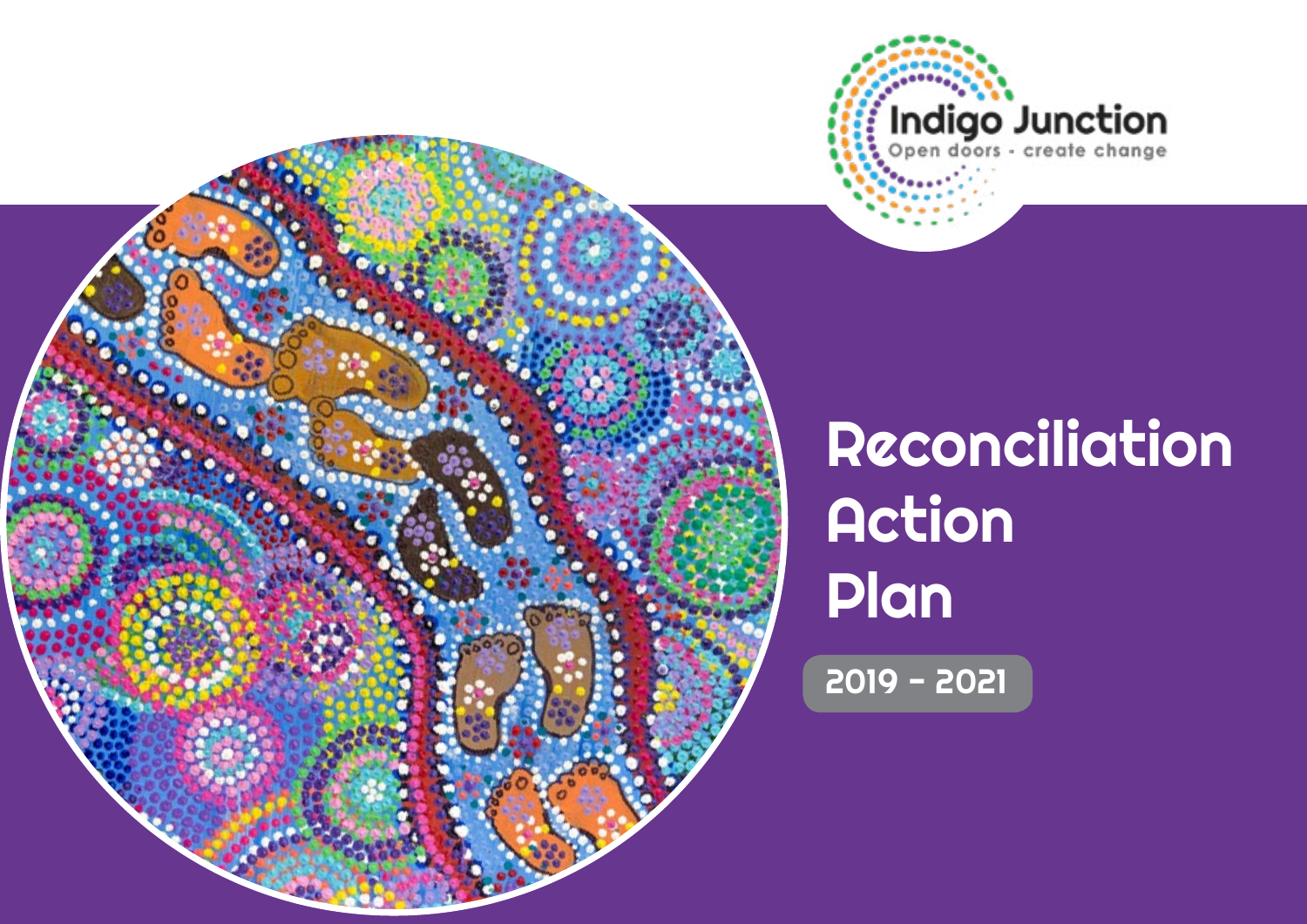#### ARTWORK ACKNOWLEDGEMENT

Indigo Junction acknowledges the cover artwork 'We Walk As One To Unite Our Land' by emerging artist Cassandra Martin.

#### **TABLE OF CONTENTS**

| Acknowledgement of Country      |    |
|---------------------------------|----|
| Our Vision for Reconciliation   | 5  |
| Our Organisation                | 6  |
| Our RAP                         |    |
| <b>Relationships</b>            | 8  |
| Respect                         | 10 |
| Opportunities                   | 12 |
| Tracking Progress and Reporting | 14 |

3

Designed by Kellie Wigg, February 2019

Privacy Statement : Indigo Junction Inc. follows the Australian Privacy Principles and respects the privacy of the people it assists, its members, volunteers, employees, donors and supporters. As a result the images used in this document may be purchased.

#### **CHAIR'S FOREWORD**

#### **INDIGO JUNCTION'S INNOVATE RECONCILIATION ACTION PLAN**

It is with pleasure and pride that as Chair of the Indigo Junction Board, we reveal our inaugural Reconciliation Action Plan – Innovate.

Having a ratified and public Reconciliation Action Plan means that we are embedding reconciliation into our practice intrinsically and extrinsically – we are not only practicing and sharing reconciliation, but we are thinking of ways to be greater than before; to be informed, reflective, accepting and kind. We need to be engaged meaningfully and respectfully and a commitment to reconciliation, learning and knowledge will strengthen our ties to Aboriginal and Torres Strait Islander people.

Indigo Junction has a long-standing relationship with our community with almost 40 years of service delivery in the Midland and surrounding areas. Over 87% of Indigo Junction clients and over 30% of Indigo Junction staff identify as being of Aboriginal descent. For us at Indigo Junction, the move to reconciliation is an important and necessary step forward in honouring Aboriginal and Torres Strait Islander people.

It is important to honour the beautiful and vast histories and value of the Aboriginal and Torres Strait Islander people – thanking them for the lands and seas that have been within their stewardship; thanking them for their culture, lore and song. Equally as important in honouring the history of Aboriginal and Torres Strait Islander people is remaining just as committed to honouring the truth about the impact of colonisation and the intergenerational effects that colonisation has had on our Aboriginal and Torres Strait Islander communities, families and individuals.

Our aim is to overcome structural disadvantage, reduce poverty and homelessness and bring about parity in health and social determinants of health by ease of access to services and continue relationship-based services within the community in which we have had a long standing relationship with.

Lynne Evans, Chair

**Warning:** Aboriginal and Torres Strait Islander readers are warned that this document may contain images of deceased persons.

Indigo Junction Incorporated | ABN 32 879 844 973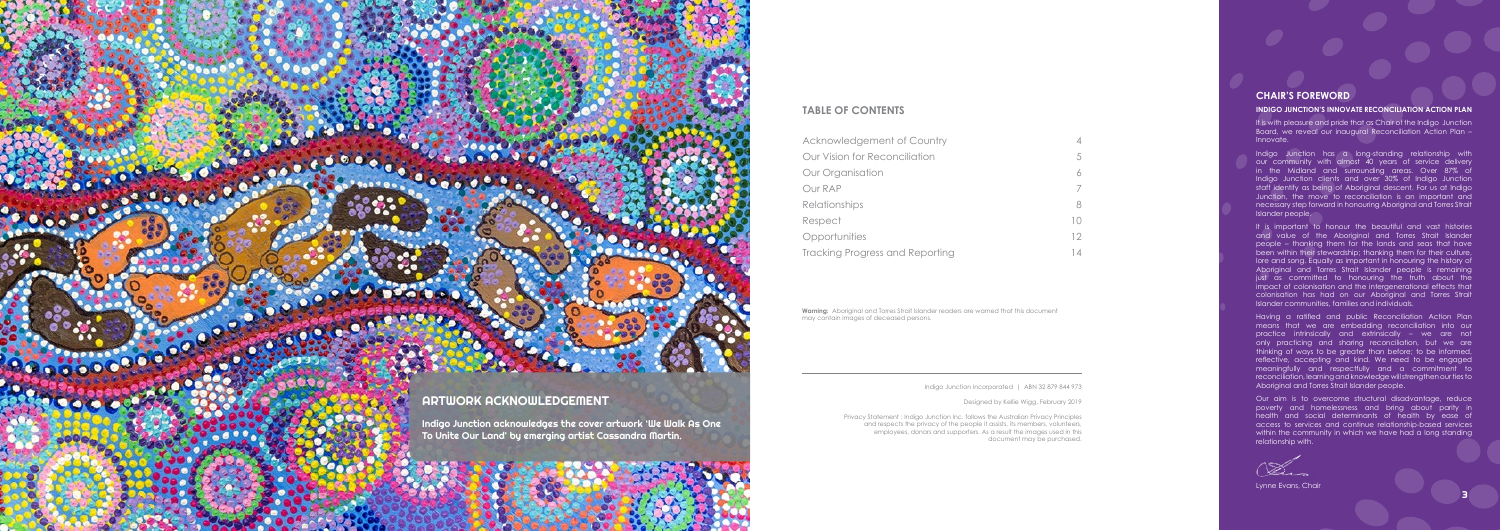Indigo Junction's vision for reconciliation is for all people to stand unified in an equal and inclusive future. We commit to enhancing opportunities for Aboriginal and Torres Strait Islander people by demonstrating inclusiveness and integrity; and by proactively engaging with Aboriginal and Torres Strait Islander people to improve the delivery of culturally respectful services. It is our intent to empower Aboriginal and Torres Strait Islander peoples and continue being a sought after place of opportunities and outcomes.

# OUR VISION FOR **RECONCILIATION**

Indigo Junction recognises the need to demonstrate leadership, innovation and collaboration as a service provider to the Aboriginal and Torres Strait Islander community. Through our commitment to reconciliation and a continued focus towards strengthening relationships, building respect and providing opportunities, we will progress our journey.

Through transparency and accountability we envision:

- Increasing opportunities for strengthened Partnerships and enriched mutual outcomes with the Aboriginal and Torres Strait Islander community;
- Building our ability to respond more efficiently to the needs of Aboriginal and Torres Strait Islander people.
- Ongoing development of a culturally competent workforce.



Indigo Junction acknowledges the Whadjuk people of the Noongar nation, the traditional custodians of the land on which we stand, and we pay our respect to the elders past, present and future. We value the oldest continuing culture in the world and recognise Aboriginal and Torres Strait people's special and unique spiritual connection to lands, water and country.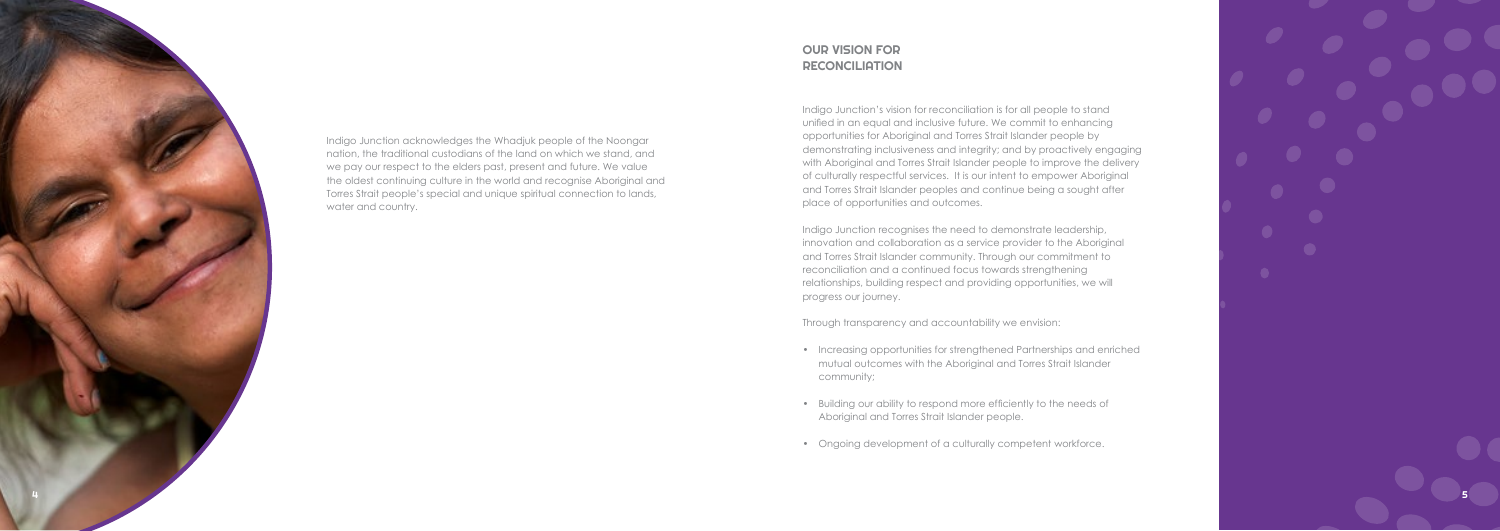## **OUR ORGANISATION**

Indigo Junction is a not-for-profit organisation that provides homelessness services and accommodation to young people, families and individuals in the Midland and surrounding areas whilst creating long-term positive change through trauma informed practice and continually seeking the provision of opportunities for education and up skilling.

We employ over 30 staff and on average 30% are from Aboriginal descent. We have a vision to increase this ratio and endeavour to be an employer of preference for Aboriginal and Torre Strait Islander people by being culturally appropriate and inclusive. The high ratio of Aboriginal staff supports a

Indigo Junction delivers a range of services that are accessible and responsive in times of crisis and connect with local communities through our place based service, Karnany Resource Centre. Karnany is an open door integrated service hub for street present people and those directly affected by crises, and offers a safe place for clients to tell their story.

culturally safe and welcoming environment for our clients in which 87% identify as Aboriginal or Torres Strait Islander. Indigo Junction acknowledge cultural values, beliefs and perceptions and endeavours to provide an environment that is spiritually, socially and emotionally safe.

- 
- Aboriginal Elder, Di Rider<br>• Aboriginal Advisor from Kinship Connection, Anne Hawke
- Aboriginal Advisor from City of Swan, John Mogridge
- Indigo Junction staff members inclusive of Aboriginal and non-Aboriginal people
	- Chief Executive Officer, Adele Stewart
	- Program Manager, Sharon Gough
	- Project Manager, Kellie Wigg
	- Strong Fathers Worker, Jon Blurton
	- Financial Capability Worker, Cassandra Martin

Indigo Junction has actively been involved in supporting Aboriginal and Torres Strait Islander peoples through our work with young people, families and individuals since it was established. As our organisation has grown, we have identified opportunities for both learning about and from Aboriginal and Torres Strait Islander peoples and organisations in our community in order to improve our service provision.

# OUR **RAP**

Developing an innovative Reconciliation Action Plan (RAP) is the next step in Indigo Junction's commitment to ensure Aboriginal and Torres Strait Islander peoples are involved in all aspects of our organisational decision-making and service delivery, and that we are contributing to the empowerment of Aboriginal and Torres Strait Islander peoples across the nation.

Our RAP has been developed by the Indigo Junction RAP Working Group under the leadership and guidance of Aboriginal Elder Di Ryder and advisor Anne Hawke. The RAP Working Group consists of 8 members including:

Indigo Junction will play an active role in reconciliation by demonstrating **empathy, respect, inclusiveness, integrity** and **commitment**. We are committed to proactively engaging with Aboriginal and Torres Strait Islander people and communities to improve policies and develop cultural protocols for the organisation. We are dedicated to achieving a more equitable representation of Aboriginal employees to create a workforce reflective of the community it serves.

- **· Reconciliation Action Plan (RAP) Working Group :** an external group consisting of 8 member under the leadership and guidance of Aboriginal Elders and advisors.
- **· Reconciliation Implementation Committee (RIC)** : an internal group which will oversee the implementation of Indigo Junction's RAP.

#### WORKING GROUPS | COMMITTEES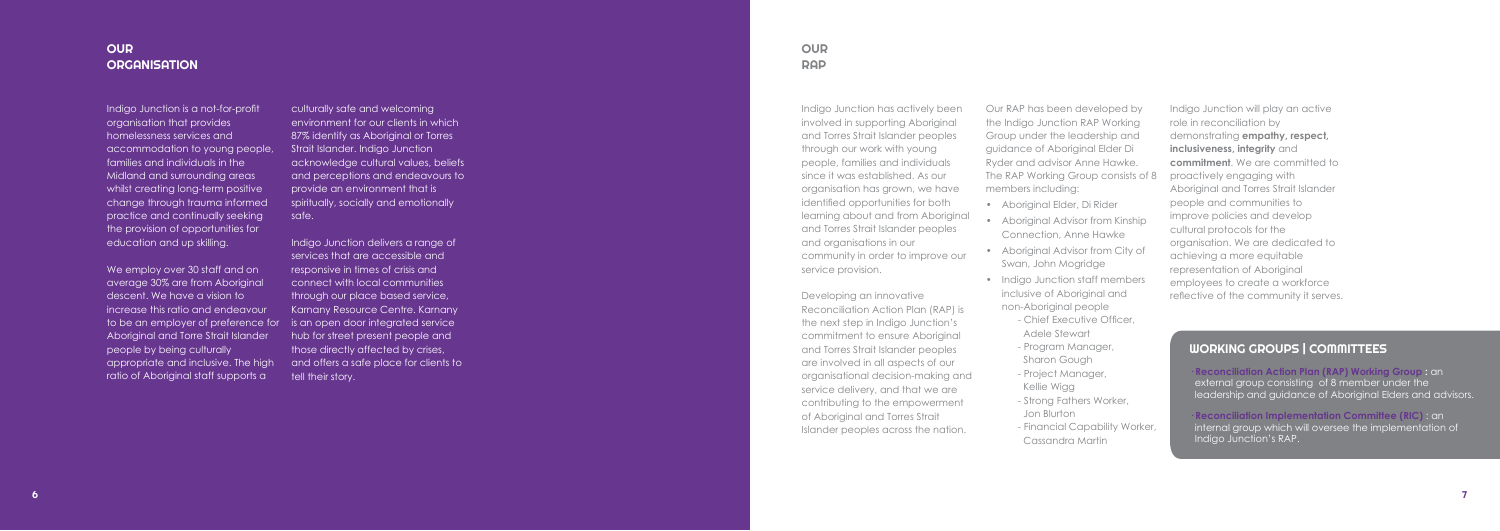Indigo Junction is committed to building relationships with all stakeholders that are inclusive, respectful and create shared value in the community.



# RELATIONSHIPS

Building trusting relationships with Aboriginal and Torres Strait Islander community, organisations and individuals that contribute to healing and well-being whilst delivering positive outcomes.

# FOCUS AREA

| <b>ACTION</b>                                                                                                                                         | <b>TARGET (DELIVERABLES)</b>                                                                                                                                                                                                                                                | <b>TIMELINE</b>   | <b>RESPONSIBILITY</b>            |
|-------------------------------------------------------------------------------------------------------------------------------------------------------|-----------------------------------------------------------------------------------------------------------------------------------------------------------------------------------------------------------------------------------------------------------------------------|-------------------|----------------------------------|
| 1. Establish and maintain a<br>Reconciliation Implementation Committee<br>(RIC)                                                                       | 1. Create a Reconciliation Implementation Committee (RIC) to oversee the<br>development, endorsement, launch and implementation of the RAP.                                                                                                                                 | September 2019    | CEO                              |
|                                                                                                                                                       | 2. RIC to meet at least 4 times per year to monitor the implementation of<br>actions, track progress and report on RAP implementation.                                                                                                                                      | Quarterly         | CEO                              |
| 2. Raise internal and external awareness of                                                                                                           | 1. RAP to be distributed to all Indigo Junction employees and Board Members.                                                                                                                                                                                                | September 2019    | CEO   Project Manager            |
| Indigo Junction RAP                                                                                                                                   | 2. All new staff to be provided with a copy of Indigo Junction's RAP during the<br>induction process.                                                                                                                                                                       | September 2019    | $\mathsf{HR}$                    |
|                                                                                                                                                       | 3. Staff to go through the RAP as part of Indigo Junction's induction process.                                                                                                                                                                                              | September 2019    | Managers                         |
|                                                                                                                                                       | 4. RIC to implement a strategy to communicate our RAP to all external<br>stakeholders.                                                                                                                                                                                      | February 2020     | <b>RIC</b>                       |
|                                                                                                                                                       | 5. RAP to be uploaded to our website and internet.                                                                                                                                                                                                                          | September 2019    | Project Manager                  |
|                                                                                                                                                       | 6. Provide quarterly updates to staff and Board members on the progress of<br>Indigo Junction's RAP.                                                                                                                                                                        | Quarterly         | CEO                              |
|                                                                                                                                                       | 7. Develop a strategy to engage all staff in RAP initiatives and make a standard<br>item on all team meetings.                                                                                                                                                              | October 2019      | Managers                         |
| 3. Celebrate National Reconciliation Week to<br>promote stronger relationships                                                                        | 1. Organise at least one internal event each year for National Reconciliation<br>Week (Beginning 27 May 2019 & 1 June 2020).                                                                                                                                                | May 2020          | Project Manager                  |
|                                                                                                                                                       | 2. All NRW events to be registered on the Reconciliation Australia website.                                                                                                                                                                                                 | May 2020          | Project Manager                  |
|                                                                                                                                                       | 3. Collaborate with local organisation to support the development of local NRW<br>events.                                                                                                                                                                                   | <b>March 2020</b> | Leadership Team                  |
|                                                                                                                                                       | 4. Encourage staff to participate in local National Reconciliation Week events.                                                                                                                                                                                             | May 2020          | Leadership Team   Managers       |
| 4. Develop new relationships and strengthen<br>our existing relationships with Aboriginal and<br>Torres Strait Islander peoples and<br>organisations. | 1. Identify and map our existing relationships and contacts with Aboriginal and<br>Torres Strait Islanders, Elders, organisations and individuals in the City of Swan<br>area.                                                                                              | December 2019     | CEO   Program Manager            |
|                                                                                                                                                       | 2. Develop and define strategies to strengthen existing relationships with<br>Aboriginal and Torres Strait Islander communities and organisations.                                                                                                                          | December 2019     | CEO   Program Manager            |
|                                                                                                                                                       | 3. Work towards the Guiding Principles for future engagement document<br>created by Communities for Children.                                                                                                                                                               | Ongoing           | Leadership Team   Managers       |
|                                                                                                                                                       | 4. Establish a directory of key Aboriginal and Torres Strait Islander contacts<br>(Kinship Connection) and Aboriginal Elders who are accessible to mentor<br>Indigo Junction employees. Create a procedure on how to contact mentors.                                       | April 2020        | Program Manager   CEO            |
|                                                                                                                                                       | 5. Invite Aboriginal and Torres Strait Islander Leaders to speak at key<br>Indigo Junction events for staff to gain an understanding of local cultural values<br>to inform their work with Aboriginal and Torres Strait Islander young people,<br>families and individuals. | Ongoing           | Leadership Team                  |
|                                                                                                                                                       | 6. Representative(s) from indigo Junction join and attend Reconciliation WA<br>Yokai Aboriginal Employment forum & attend at least one meeting per year to<br>enhance the outcomes across Aboriginal workforce recruitment and retention.                                   | Annually          | <b>Strong Father Coordinator</b> |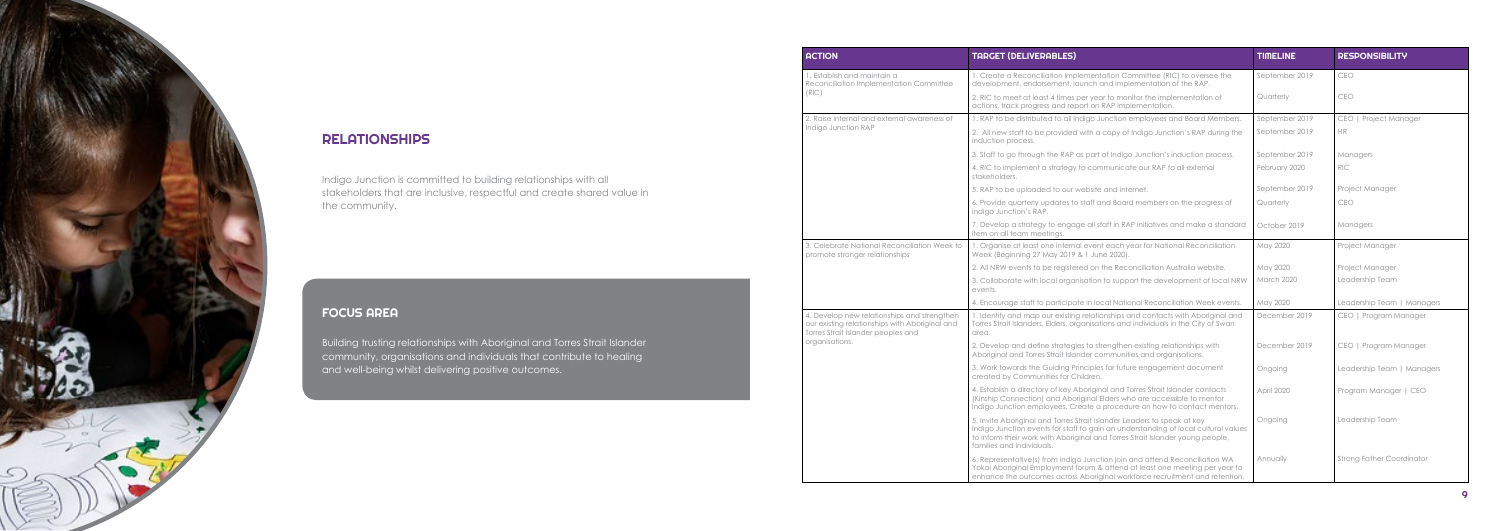Indigo Junction embraces practices that demonstrate an organisational culture of respect for Aboriginal and Torres Strait Islander people, culture, land and history. We endeavour to learn more about the richness of the cultures as we develop a deeper appreciation and understanding of Aboriginal and Torres Strait Islander people. We understand each individual's healing journey needs to be understood in the context of culture, land, history and personal experience.

| <b>ACTION</b>                                                                                                                                                                                    | <b>TARGET (DELIVERABLES)</b>                                                                                                                                                                                                                                                       | <b>TIMELINE</b> | <b>RESPONSIBILITY</b>            |
|--------------------------------------------------------------------------------------------------------------------------------------------------------------------------------------------------|------------------------------------------------------------------------------------------------------------------------------------------------------------------------------------------------------------------------------------------------------------------------------------|-----------------|----------------------------------|
| 1. Engage staff in continuous cultural learning<br>opportunities to increase understanding and<br>appreciation of Aboriginal and Torres Strait<br>Islander cultures, histories and achievements. | 1. Develop and implement a cultural awareness training strategy and learning<br>circle for our staff which defines cultural learning needs and considers various<br>ways cultural learning can be provided, including online, face to face<br>workshops and/or cultural immersion. | August 2020     | Manager, Service Design & Impact |
|                                                                                                                                                                                                  | 2. Identify cultural learning requirements specific to our staff's training needs and<br>incorporate in our Quality Assurance Learning framework.                                                                                                                                  | December 2019   | HR   CEO                         |
|                                                                                                                                                                                                  | 3. Source and implement Aboriginal and Torres Strait Islander cultural training<br>programs and appropriate induction material.                                                                                                                                                    | August 2020     | Manager, Service Design & Impact |
|                                                                                                                                                                                                  | 4. Reconciliation Implementation Committee (RIC), Board members, Leadership,<br>managers, staff and volunteers to participate in cultural awareness training.                                                                                                                      | August 2020     | Manager, Service Design & Impact |
|                                                                                                                                                                                                  | 5. Implement culturally inclusive recruitment advertising strategies. Ensure<br>interview questions express some cultural awareness.                                                                                                                                               | September 2019  | <b>HR</b>                        |
|                                                                                                                                                                                                  | 6. Include cultural learning modules during induction for all new staff and<br>volunteers.                                                                                                                                                                                         | August 2020     | Manager, Service Design & Impact |
| 2. Engage staff in understanding the protocols<br>around Acknowledgement of Country and<br>Welcome to Country ceremonies to ensure<br>there is shared meaning behind the<br>ceremonies.          | 1. Develop, implement and communicate a cultural protocol document for<br>Welcome to Country and Acknowledgement of Country.                                                                                                                                                       | August 2019     | Project Officer                  |
|                                                                                                                                                                                                  | 2. Include an Acknowledgement of Country at the commencement of<br>significant internal meetings.                                                                                                                                                                                  | Ongoing         | Leadership Team   Managers       |
|                                                                                                                                                                                                  | 3. Identify significant internal and external events and meetings for which a<br>Welcome to Country from a Traditional Owner will be included.                                                                                                                                     | Ongoing         | Leadership Team                  |
|                                                                                                                                                                                                  | 4. Identify and develop key contacts for organising a Welcome to Country in the<br>Midland and surrounds area.                                                                                                                                                                     | September 2019  | Project Manager                  |
|                                                                                                                                                                                                  | 5. Include Acknowledgement of Country to significant corporate documents<br>and include on the organisations website and social media pages where<br>appropriate.                                                                                                                  | Ongoing         | Project Manager                  |
| 3. Recognise and celebrate NAIDOC Week<br>and other significant Aboriginal and Torres<br>Strait Islander events.                                                                                 | 1. Review HR policies to ensure there are no barriers for staff to participate in<br>NAIDOC Week activities.                                                                                                                                                                       | September 2019  | Project Officer                  |
|                                                                                                                                                                                                  | 2. Provide opportunities for all staff to support and participate in local cultural<br>events including:                                                                                                                                                                           | Ongoing         | Leadership Team   Managers       |
|                                                                                                                                                                                                  | Local NAIDOC Week events                                                                                                                                                                                                                                                           |                 |                                  |
|                                                                                                                                                                                                  | Sorry Day events<br>٠                                                                                                                                                                                                                                                              |                 |                                  |
|                                                                                                                                                                                                  | Local Close the Gap events                                                                                                                                                                                                                                                         |                 |                                  |
|                                                                                                                                                                                                  | Survival Day                                                                                                                                                                                                                                                                       |                 |                                  |
|                                                                                                                                                                                                  | Harmony Day                                                                                                                                                                                                                                                                        |                 |                                  |
|                                                                                                                                                                                                  | 3. Promote events via our communication channels (social media) to our clients<br>and community.                                                                                                                                                                                   | Ongoing         | Project Manager                  |
|                                                                                                                                                                                                  | 4. Create personal awareness by sharing, with permission, the stories of<br>Aboriginal and Torres Strait Islander people.                                                                                                                                                          | Ongoing         | Leadership Team   Managers       |

Indigo Junction would like to be seen and heard as an organisation that respectfully engages with Aboriginal and Torres Strait Islander people by creating an organisational culture that is welcoming and respectful as employees, partners and participants in our activities.

#### FOCUS AREA



# **RESPECT**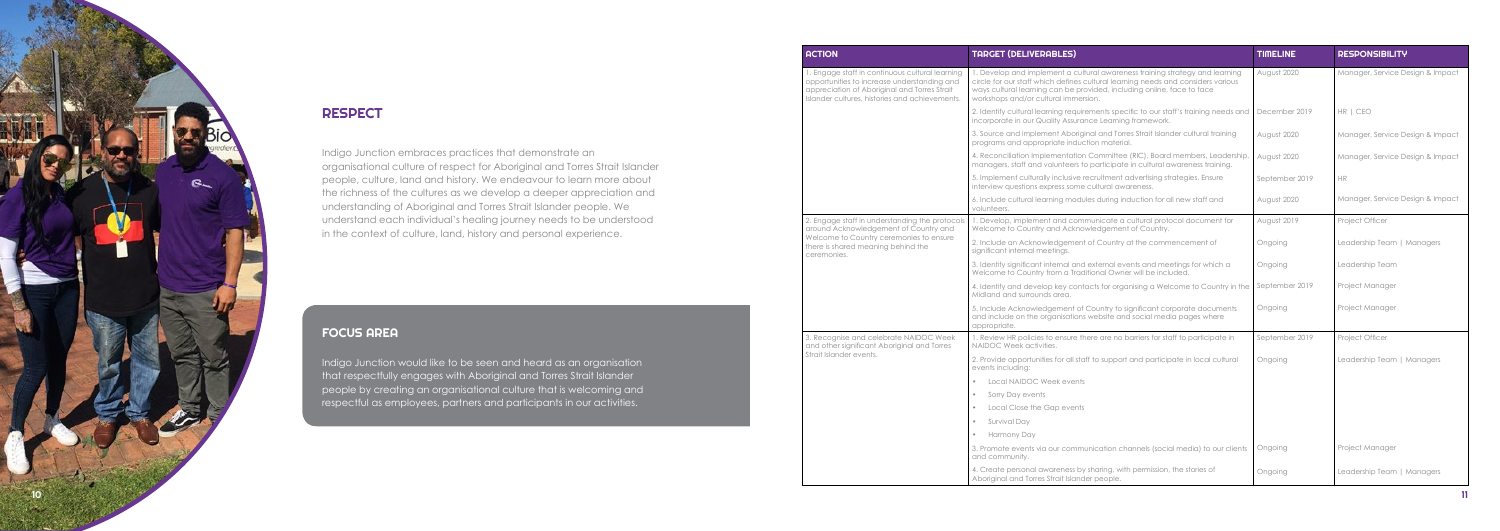Indigo Junction recognise that for a range of historical, cultural and economic reasons Aboriginal and Torres Strait Islander people are often faced with additional challenges in achieving education and em ployment. We share a vision of an inclusive, just and equitable society where Aboriginal and Torres Strait Islander peoples and all others are afforded the same opportunities.

| <b>ACTION</b>                                                                                                                                                                 | <b>TARGET (DELIVERABLES)</b>                                                                                                                                                                                                                                                          | <b>TIMELINE</b>  | <b>RESPONSIBILITY</b>                               |
|-------------------------------------------------------------------------------------------------------------------------------------------------------------------------------|---------------------------------------------------------------------------------------------------------------------------------------------------------------------------------------------------------------------------------------------------------------------------------------|------------------|-----------------------------------------------------|
| 1. Develop effective recruitment and<br>retention strategies to increase Aboriginal<br>and Torres Strait Islander employment<br>opportunities with Indigo Junction.           | 1. Review and update HR policies and procedures to ensure there are no<br>barriers for Aboriginal and Torres Strait Islander employees and future applicants<br>participating in our workplace.                                                                                       | September 2019   | Project Officer                                     |
|                                                                                                                                                                               | 2. Develop and implement an Aboriginal and Torres Strait Islander employment<br>attraction and retention strategy. Aim to be an employer of preference for<br>Aboriginal and Torres Strait Islander people.                                                                           | December 2019    | HR   CEO   Program Manager                          |
|                                                                                                                                                                               | 3. Consult with existing Aboriginal and Torres Strait Islander staff on employment<br>strategies, including professional development.                                                                                                                                                 | December 2019    | HR   CEO   Program Manager                          |
|                                                                                                                                                                               | 4. Ensure all job advertisements include the phrase "Aboriginal and Torres Strait<br>Islander peoples are encouraged to apply".                                                                                                                                                       | Ongoing          | Leadership Team   Managers                          |
|                                                                                                                                                                               | 5. Recruit an Aboriginal or Torres Strait Islander Board Member with appropriate<br>skills to Indigo Junction's Board of Directors.                                                                                                                                                   | September 2020   | <b>Board</b>                                        |
|                                                                                                                                                                               | 6. Develop networks with local high schools and develop and implement work<br>experience opportunities for Aboriginal and Torres Strait Islander peoples.                                                                                                                             | February 2021    | Leadership Team                                     |
|                                                                                                                                                                               | 7. Develop networks with universities and other educational institutions to source<br>Aboriginal and Torres Strait Islander students for internship placements                                                                                                                        | February 2021    | Leadership Team                                     |
|                                                                                                                                                                               | 8. Develop traineeship / internship opportunities through partnership or funding<br>support.                                                                                                                                                                                          | December 2021    | Leadership Team                                     |
| 2. Investigate opportunities to increase<br>supplier diversity within Indigo Junction.                                                                                        | 1. Review procurement strategy to ensure there are no barriers for<br>Indigo Junction to procure goods and services from Aboriginal and Torres Strait<br>Islander businesses.                                                                                                         | Ongoing          | Leadership Team                                     |
|                                                                                                                                                                               | 2. Develop a list of Aboriginal and Torres Strait Islander owned businesses that<br>are operating in our area.                                                                                                                                                                        | April 2020       | Leadership Team                                     |
| 3. Engage with Aboriginal and Torres Strait<br>Islander people to co-develop a purpose built<br>building for Indigo Junction's offices, services<br>and crisis accommodation. | 1. Identify and engage with local Aboriginal service users, Elders and agencies<br>who can provide direction and cultural advice to ultimately co-design<br>Indigo Junction's future developments.                                                                                    | Ongoing          | Leadership Team   Managers                          |
|                                                                                                                                                                               | 2. Develop focus groups with the Aboriginal and Torres Strait Islander community<br>to understand cultural needs.                                                                                                                                                                     | Ongoing          | Manager, Service Design & Impact                    |
|                                                                                                                                                                               | 3. Inclusion of an Aboriginal or Torres Strait Islander staff member to be on the<br>New Build committee.                                                                                                                                                                             | April 2020       | CEO                                                 |
|                                                                                                                                                                               | 4. Develop framework that is culturally safe and details how we work with the<br>community.                                                                                                                                                                                           | <b>June 2020</b> | Program Manager<br>Manager, Service Design & Impact |
| 4. Engage with Aboriginal artists to develop<br>artwork for new building.                                                                                                     | 1. Identify through expression of interest and engage with local Aboriginal and<br>Torres Strait Islander artists to develop artwork for the new purpose-built building.                                                                                                              | Ongoing          | Leadership Team                                     |
| 5. Enhance accessibility and cultural<br>responsiveness and respectfulness of our<br>programs and services.                                                                   | 1. Consult quarterly with RAP Committee regarding continuous improvements<br>in the engagement of Aboriginal and Torres Strait Islander peoples in the design<br>and delivery of services and to ensure services are accessible for Aboriginal and<br>Torres Strait Islander peoples. | Quarterly        | CEO                                                 |
|                                                                                                                                                                               | 2. Develop and implement a plan for Aboriginal and Torres Strait Islander<br>peoples to participate in program design and delivery.                                                                                                                                                   | Ongoing          | Manager, Service Design & Impact                    |
|                                                                                                                                                                               | 3. Maintain a minimum of one Aboriginal and/or Torres Strait Islander Board<br>member.                                                                                                                                                                                                | August 2020      | Board                                               |
|                                                                                                                                                                               | 4. Support the continuity of the RAP committee by reviewing the functions of the<br>group 6-monthly.                                                                                                                                                                                  | Ongoing          | CEO                                                 |

Indigo Junction seeks genuine opportunities to undertake practical activities and work with Aboriginal and Torres Strait Islander people through collaboration and meaningful engagement.

### FOCUS AREA



# **OPPORTUNITIES**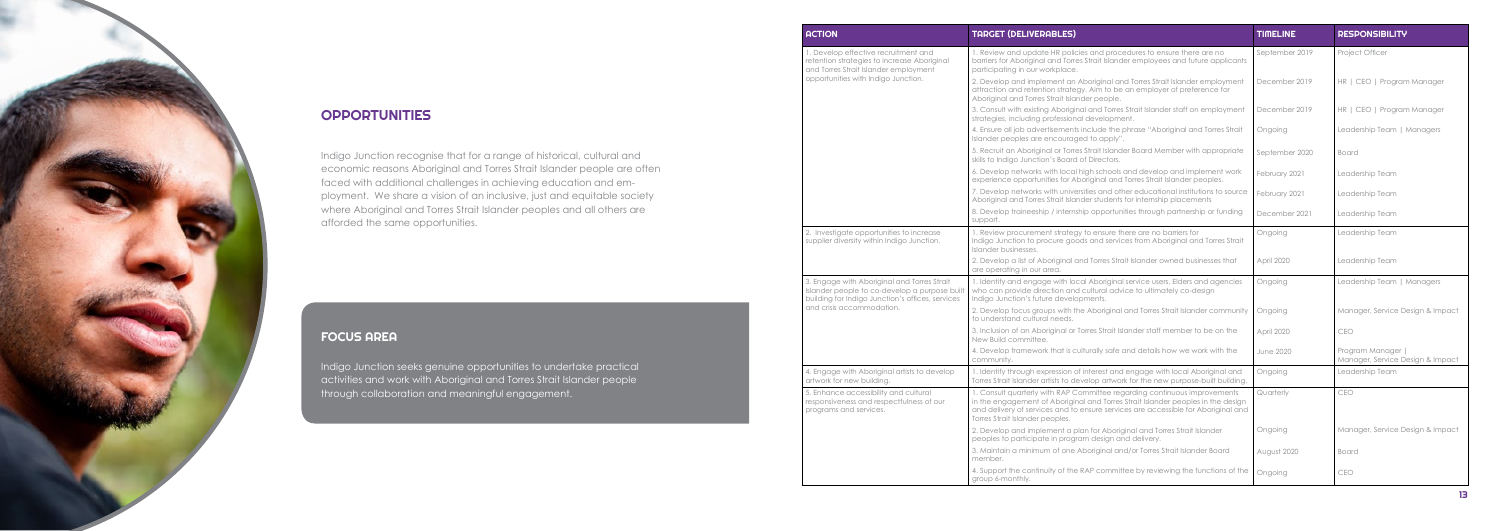

# TRACKING PROGRESS AND REPORTING

| <b>ACTION</b>                                                                                                                                | <b>TARGET (DELIVERABLES)</b>                                                                    | <b>TIMELINE</b>     | <b>RESPONSIBILITY</b>   |
|----------------------------------------------------------------------------------------------------------------------------------------------|-------------------------------------------------------------------------------------------------|---------------------|-------------------------|
| I. Report achievements, challenges and<br>learnings to Reconciliation Australia for<br>inclusion in the Annual Impact Measurement<br>Report. | 1. Complete and submit the RAP Impact Measurement Questionnaire to<br>Reconciliation Australia. | June 2020   2021    | Project Manager         |
| 2. Update internal and external stakeholders<br>on RAP progress                                                                              | 1. Quarterly progress reports to be tabled at Leadership meeting.                               | Quarterly           | Leadership Team         |
|                                                                                                                                              | 2. Provide a summary of RAP progress to all staff and the Board quarterly.                      | Quarterly           | CEO                     |
|                                                                                                                                              | 3. Include RAP achievements, challenges and learnings in Indigo Junction's<br>Annual Review.    | September 2019      | Project Manager         |
|                                                                                                                                              | 4. Survey staff on how they feel progress has been made on the implementation<br>of the RAP.    | October 2020   2021 | <b>Project Manager</b>  |
| 3. Refresh the RAP                                                                                                                           | . Develop a new RAP based on key learnings, challenges and achievements<br>from this RAP.       | November 2021       | <b>RIC</b>              |
|                                                                                                                                              | 2. Submit RAP to Reconciliation Australia for formal endorsement.                               | December 2021       | Project Manager<br>CEO. |

Tracking progress and reporting on the Reconciliation Action Plan will ensure we monitor our achievements, recognise any challenges and identify key learnings.